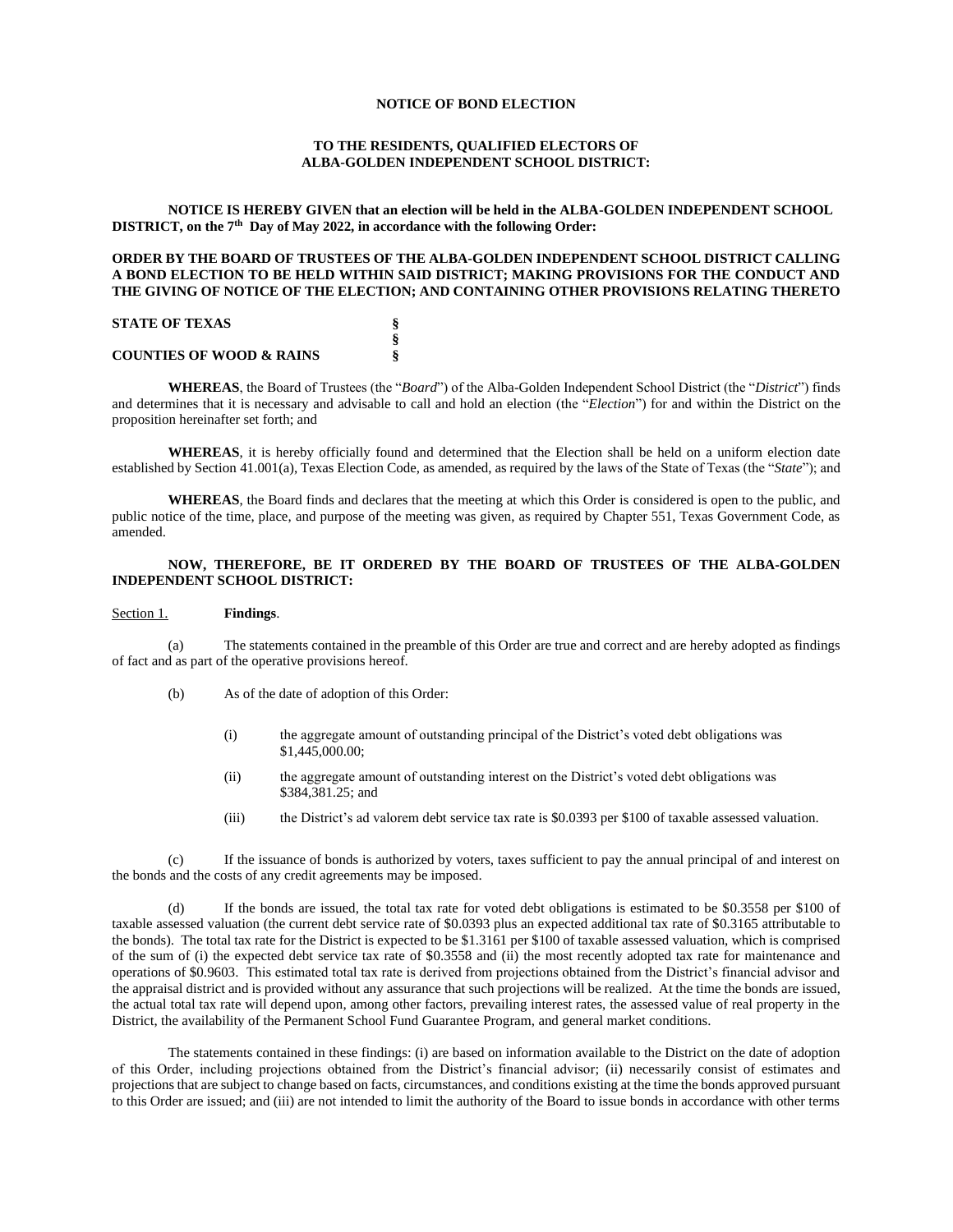contained in this Order. Accordingly, actual tax rates, interest rates, maturity dates, aggregate outstanding indebtedness, and interest on such debt will vary and will be established after the bonds are issued. To the extent of any conflict between this subsection and other provisions of this Order, such other provisions control.

Section 2. **Election Ordered; Date; Proposition**. The Election shall be held for and within the District on Saturday, May 7, 2022 (the "*Election Day*"), in accordance with the Texas Election Code, as amended. At the Election, the following proposition (the "*Proposition*") setting forth the purposes, the principal amount, and the maximum maturity date for the bonds to be authorized shall be submitted to the qualified voters of the District in accordance with applicable law:

# **ALBA-GOLDEN INDEPENDENT SCHOOL DISTRICT – PROPOSITION A**

**SHALL THE BOARD OF TRUSTEES OF THE ALBA-GOLDEN INDEPENDENT SCHOOL DISTRICT (THE "DISTRICT") BE AUTHORIZED TO ISSUE AND SELL AT ANY PRICE OR PRICES THE BONDS OF THE DISTRICT IN THE AMOUNT OF \$16,000,000 FOR THE CONSTRUCTION, RENOVATION, IMPROVEMENT, ACQUISITION, AND EQUIPMENT OF SCHOOL BUILDINGS IN THE DISTRICT, INCLUDING NECESSARY SITES, AND THE PURCHASE OF NEW SCHOOL BUSES, WHICH BONDS MAY BE ISSUED IN VARIOUS ISSUES OR SERIES, SHALL MATURE SERIALLY OR OTHERWISE NOT MORE THAN 40 YEARS FROM THEIR DATE, AND SHALL BEAR INTEREST AT SUCH RATE OR RATES NOT TO EXCEED THE MAXIMUM RATE NOW OR HEREAFTER AUTHORIZED BY LAW, AS SHALL BE DETERMINED BY THE BOARD OF TRUSTEES OF THE DISTRICT WITHIN THE DISCRETION OF THE BOARD AT THE TIME OF ISSUANCE; AND SHALL THE BOARD OF TRUSTEES BE AUTHORIZED TO LEVY AND PLEDGE, AND CAUSE TO BE ASSESSED AND COLLECTED, ANNUAL AD VALOREM TAXES ON ALL TAXABLE PROPERTY IN THE DISTRICT SUFFICIENT, AND WITHOUT LIMIT AS TO RATE OR AMOUNT, TO PAY THE PRINCIPAL OF AND INTEREST ON SAID BONDS AND THE COSTS OF ANY CREDIT AGREEMENTS EXECUTED OR AUTHORIZED IN ANTICIPATION OF, IN RELATION TO, OR IN CONNECTION WITH THE BONDS; SAID BONDS TO BE ISSUED AND SAID TAXES TO BE LEVIED, PLEDGED, ASSESSED, AND COLLECTED UNDER THE CONSTITUTION AND LAWS OF THE STATE OF TEXAS INCLUDING THE TEXAS EDUCATION CODE?**

## Section 3. **Official Ballot**.

(a) Voting at the Election, and early voting therefor, shall be through the use of lawfully approved voting systems and ballots.

(b) The preparation of the necessary equipment and the official ballots for the Election shall conform to the requirements of the Texas Election Code so as to permit the electors to vote "FOR" or "AGAINST" the Proposition which shall be set forth on the ballots substantially in the following form:

## **ALBA-GOLDEN INDEPENDENT SCHOOL DISTRICT – PROPOSITION A**

☐ FOR ) "THE ISSUANCE OF \$16,000,000 OF BONDS FOR THE CONSTRUCTION, RENOVATION, IMPROVEMENT, ACQUISITION, AND EQUIPMENT OF SCHOOL BUILDINGS IN THE DISTRICT, INCLUDING NECESSARY SITES, AND THE PURCHASE OF NEW SCHOOL BUSES; AND THE LEVYING OF A TAX SUFFICIENT, WITHOUT LIMIT AS TO RATE OR AMOUNT, TO PAY THE PRINCIPAL OF AND INTEREST ON THE BONDS AND TO PAY THE COSTS OF ANY CREDIT AGREEMENTS EXECUTED OR AUTHORIZED IN ANTICIPATION OF, IN RELATION TO, OR IN CONNECTION WITH THE BONDS; THIS IS A PROPERTY TAX INCREASE." ☐ AGAINST )

Section 4. **Persons Qualified to Vote**. All resident, qualified electors of the District shall be eligible to vote at the Election.

Section 5. **Election Precincts, Voting Locations and Voting Hours on Election Day**. The election precincts for the Election shall consist of the territory within the boundaries of the District situated within one or more County election precincts, which bear the precinct numbers set forth in Exhibit A, attached hereto and incorporated herein by reference. The location for voting on the Election Day for each election precinct shall be as set forth in Exhibit A, or at such other locations as may be designated by the Counties. The Superintendent of Schools or his designee is hereby authorized to update Exhibit A to reflect the designated locations, or any changes made thereto by the Counties, and such locations are hereby approved. The polling places for voting on the Election Day shall be open from 7:00 a.m. to 7:00 p.m.

# Section 6. **Early Voting Locations, Dates, and Times**.

(a) Early voting by personal appearance for all election precincts shall be held at the locations, at the times, and on the days set forth in Exhibit B, attached hereto and incorporated herein by reference, or at such other locations as may be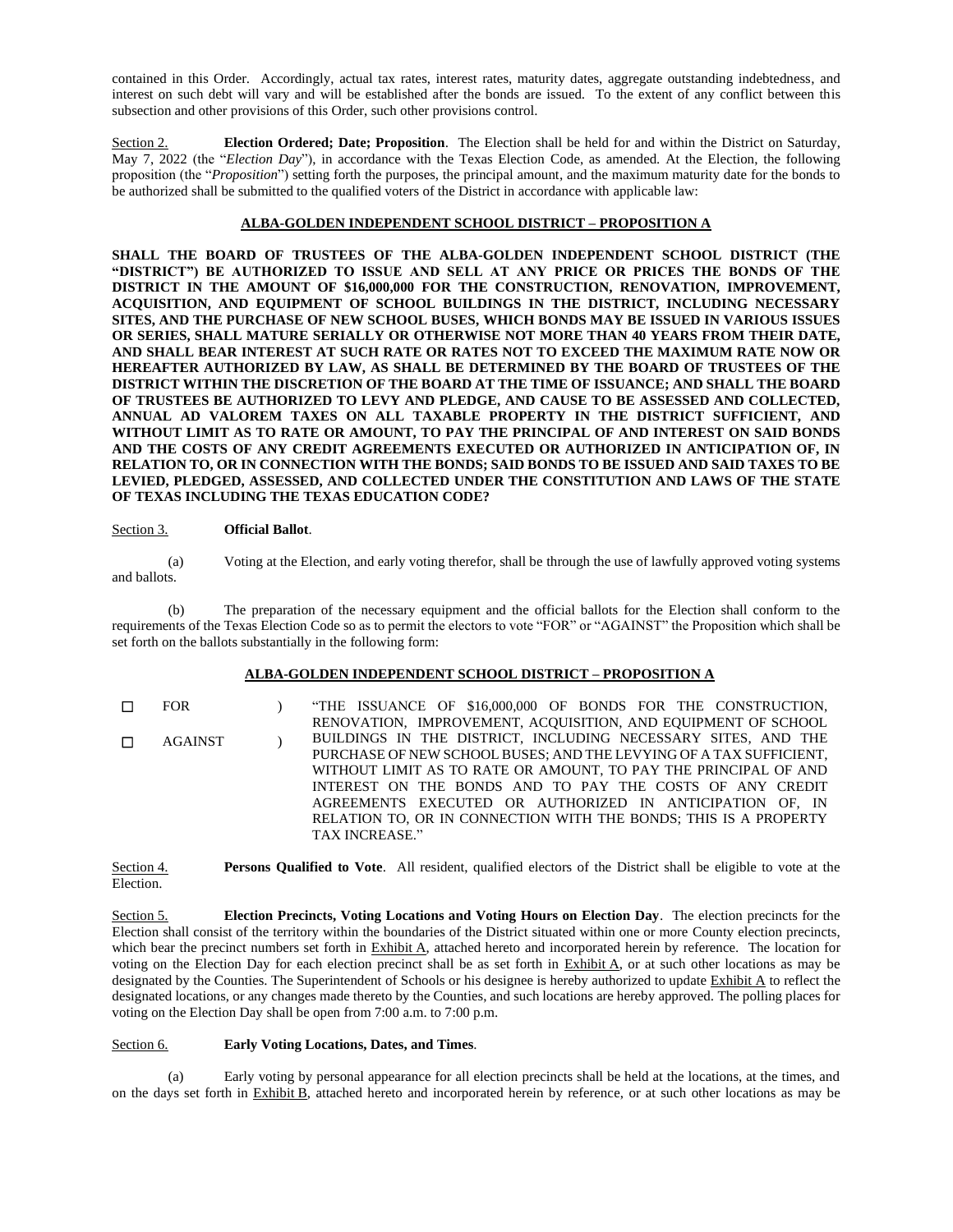designated by the Counties. The Superintendent of Schools or his designee is hereby authorized to update Exhibit B to reflect the designated locations, or any changes made thereto by the Counties, and such locations are hereby approved.

(b) Laura Wise is hereby appointed as the Early Voting Clerk for Wood County (the "*Early Voting Clerk*") for the Election. Applications for ballots-by-mail should be sent to:

> Laura Wise Early Voting Clerk Wood County Courthouse – Annex 200 W. Bermuda St. Quitman, Texas 7578

More information about the election can be found at: https://elections.mywoodcounty.com/

Lisa Kneifl is hereby appointed as the Early Voting Clerk for Rains County (the "*Early Voting Clerk*") for the Election. Applications for ballots-by-mail should be sent to:

> Lisa Kneifl Early Voting Clerk Rains County Courthouse – Annex 220 W. Quitman, Suite E Emory, Texas 75440

More information about the election can be found at: https://www.co.rains.tx.us/page/rains.Elections

The Early Voting Clerk is hereby authorized to appoint the deputy early voting clerk, as necessary for the Election.

(c) Pursuant to Section 84.007(b)(4) of the Texas Election Code, the Early Voting Clerk shall receive applications for ballots-by-mail via electronic transmission. Persons wishing to apply by electronic transmission for Wood County must e-mail their scanned application containing an original signature to the following e-mail address: lwise@mywoodcounty.com. Persons wishing to apply by electronic transmission for Rains County must e-mail their scanned application containing an original signature to the following e-mail address: lisa.kneifl@co.rains.tx.us. Applications for ballots made by electronic transmission and containing an original signature must also be mailed to and be received by the Early Voting Clerk not later than the fourth  $(4<sup>th</sup>)$  business day after the transmission by facsimile or electronic transmission is received at the mailing address provided in Subsection (b), above.

(d) Applications for ballots-by-mail via post or electronic submission must be received no later than 5:00 p.m. on April 26, 2022.

# Section 7. **Appointment of Election Officers**.

(a) The election judges, alternate judges, clerks, members of the early voting ballot board, the central counting station officials, and other personnel necessary for conducting the Election shall be appointed; election judges and alternate judges may be changed; polling places may be combined for some precincts; and the central counting station shall be established and staffed all as determined by the Superintendent of the District, and such actions are hereby approved.

(b) The Election shall be conducted by election officers, including the presiding judges and alternate presiding judges appointed by the Superintendent of the District, in accordance with the Texas Election Code, as amended, and the Constitution and laws of the State of Texas, the United States of America, and the Election Agreement. The presiding judges shall appoint not fewer than two (2) nor more than five (5) qualified election clerks for the conduct of the Election. The Board hereby authorizes the Superintendent of the District to appoint any such other officials, as are necessary and appropriate to conduct the Election in accordance with the Texas Election Code, as amended.

Section 8. **Notice of Election**. Notice of the Election shall be given by: (i) publishing a substantial copy of this Order, in English and Spanish, one time not earlier than the thirtieth  $(30<sup>th</sup>)$  day nor later than the tenth  $(10<sup>th</sup>)$  day prior to the date set for the Election, in a newspaper published in the District (or otherwise complies with State law); (ii) by posting a copy of this Order, in English and Spanish, on the bulletin board used for posting notices of meetings of the Board, not later than the twenty-first (21st) day prior to the date set for the Election and in at least three (3) public places in the boundaries of the District, not later than the twenty-first (21<sup>st</sup>) day prior to the date set for the Election; and (iii) by posting a copy of this Order, in English and Spanish, on the District's website, prominently and together with the notice of the Election and the contents of the Proposition, not later the twentyfirst  $(21^{st})$  day prior to the date set for the Election through the Election Day. Additionally, on the Election Day and during early voting by personal appearance, this Order shall be posted in a prominent location at each polling place. Notice of the Election shall also be provided to the county election officer and voter registrar of each county in which the District is located not later than the sixtieth (60<sup>th</sup>) day before the Election Day, Tuesday, March 8, 2022.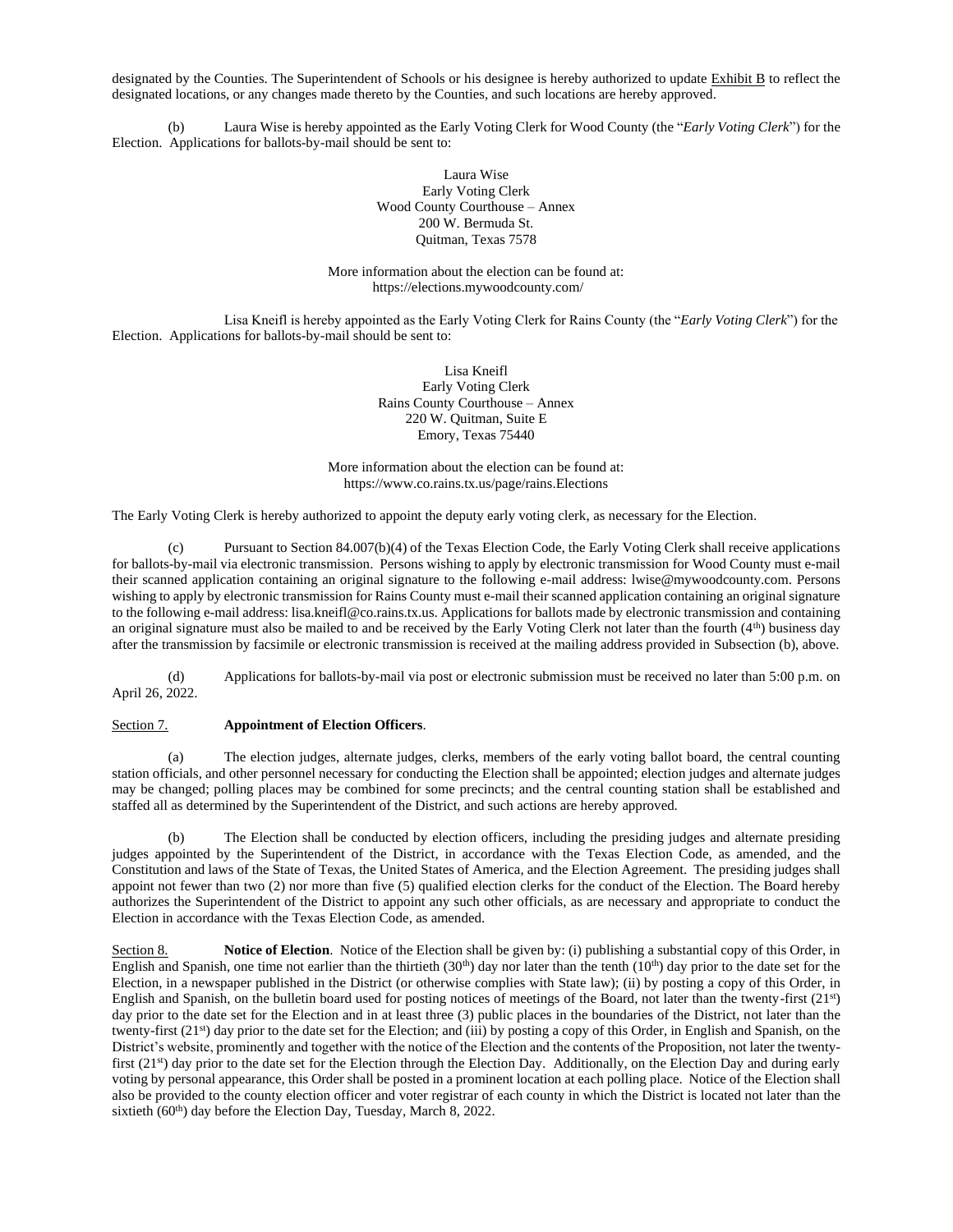Section 9. **Conduct of Election**. The Election shall be held in accordance with the Texas Election Code, as amended, the Federal Voting Rights Act of 1965, as amended ("*The Voting Rights Act*"), and the provisions of Chapter 272 of the Texas Election Code, as amended, pertaining to bilingual election materials requirements.

Section 10. **Necessary Actions**. The Superintendent of Schools or his designee, acting on behalf of the Board, in consultation with the District's legal counsel and co-bond counsel is hereby authorized and directed to take any and all actions necessary to comply with the provisions of the Texas Election Code, as amended, and the Voting Rights Act, as amended, in carrying out and conducting the Election, whether or not expressly authorized herein, including, but not limited to, making changes or additions to polling places or procedures to the extent necessary.

Section 11. **Severability**. If any provision, section, subsection, sentence, clause, or phrase of this Order, or the application of same to any person or set of circumstances, is for any reason held to be unconstitutional, void, invalid, or unenforceable, neither the remaining portions of this Order nor their application to other persons or sets of circumstances shall be affected thereby, it being the intent of the Board in adopting this Order that no portion hereof or provision or regulation contained herein shall become inoperative or fail by reason of any unconstitutionality, voidability, invalidity, or unenforceability of any other portion herein, and all provisions of this Order are declared to be severable for that purpose.

Section 12. **Effective Date**. This Order shall take effect immediately upon its approval by the Board.

**PASSED AND APPROVED** by the Board of Trustees of the Alba-Golden Independent School District the 14th day of February 2022.

> By: */s/ Jason Stovall* Jason Stovall President, Board of Trustees

# ATTEST

By*: /s/ Dwayne Thompson* Dwayne Thompson Secretary, Board of Trustees

# **EXHIBIT A**

# **ELECTION DAY SCHEDULE AND POLLING LOCATION**

## **MAY 7, 2022 7:00 A.M. – 7:00 P.M.**

## **Wood County**

| <b>LOCATIONS</b> |                                                                       |  |  |  |
|------------------|-----------------------------------------------------------------------|--|--|--|
| <b>Precincts</b> | <b>Address</b>                                                        |  |  |  |
| $1 - 4$          | Harold Simmons Community Center<br>5921 FM 779<br>Golden, Texas 75444 |  |  |  |
| $1 - 3$          | Alba Community Center<br>147 Hopkins St.<br>Alba. Texas 75410         |  |  |  |
| $2 - 2$          | Mineola City Hall<br>300 Greenville Hwy.<br>Mineola, Texas 75773      |  |  |  |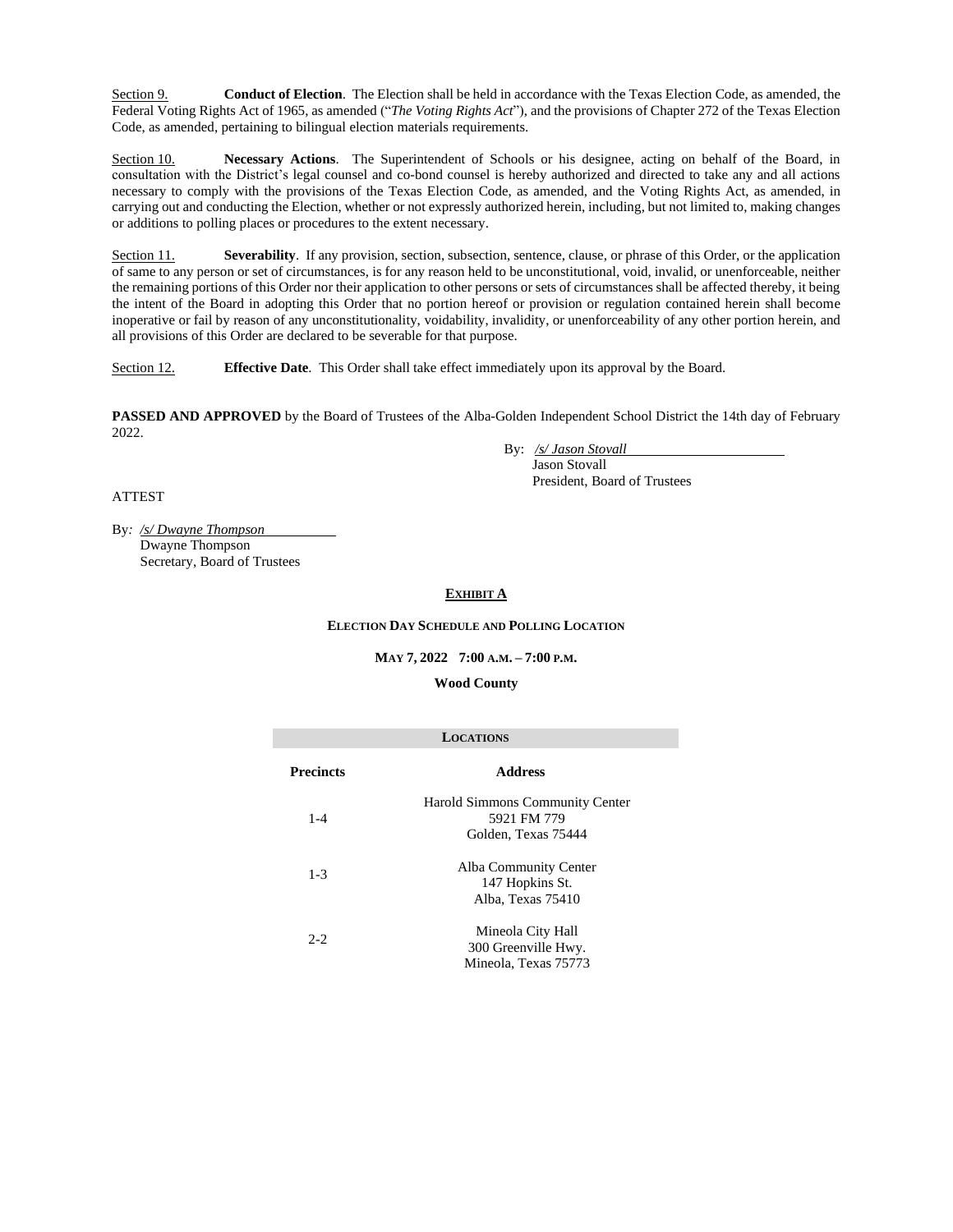### **Rains County**

## **LOCATIONS**

**Precincts Address**

203

Bright Star Baptist Church 1399 RS CR 3480 Alba, Texas 75410

## **EXHIBIT B**

# **EARLY VOTING SCHEDULE AND POLLING LOCATION**

**WOOD COUNTY WOOD COUNTY COURTHOUSE – ANNEX 200 W. BERMUDA ST. QUITMAN, TEXAS 75783**

**DATE DAY HOURS** April 26, 2022 – April 29, 2022 Tuesday – Friday 8:00 a.m. – 5:00 p.m. May 3, 2022 Tuesday 8:00 a.m. – 5:00 p.m.

#### **Extended Hours**

**DATE DAY HOURS** April 25, 2022 Monday 7:00 a.m. – 7:00 p.m.<br>May 2, 2022 Monday 7:00 a.m. – 7:00 p.m.  $7:00$  a.m.  $-7:00$  p.m.

> **RAINS COUNTY RAINS COUNTY COURTHOUSE 220 W. QUITMAN ST., SUITE E EMORY, TEXAS 75440**

| DATE                            | DAY              | <b>HOURS</b>             |
|---------------------------------|------------------|--------------------------|
| April 25, 2022 – April 29, 2022 | Monday – Friday  | $8:00$ a.m. $-5:00$ p.m. |
| May 2, 2022 – May 3, 2022       | Monday & Tuesday | $8:00$ a.m. $-5:00$ p.m. |

### **ALBA-GOLDEN INDEPENDENT SCHOOL DISTRICT VOTER INFORMATION DOCUMENT**

Language to appear on the ballot:

П

#### **ALBA-GOLDEN INDEPENDENT SCHOOL DISTRICT – PROPOSITION A**

☐ FOR ) "THE ISSUANCE OF \$16,000,000 OF BONDS FOR THE CONSTRUCTION, RENOVATION, IMPROVEMENT, ACQUISITION, AND EQUIPMENT OF SCHOOL BUILDINGS IN THE DISTRICT, INCLUDING NECESSARY SITES, AND THE PURCHASE OF NEW SCHOOL BUSES; AND THE LEVYING OF A TAX SUFFICIENT, WITHOUT LIMIT AS TO RATE OR AMOUNT, TO PAY THE PRINCIPAL OF AND INTEREST ON THE BONDS AND TO PAY THE COSTS OF ANY CREDIT AGREEMENTS EXECUTED OR AUTHORIZED IN ANTICIPATION OF, IN RELATION TO, OR IN CONNECTION WITH THE BONDS; THIS IS A PROPERTY TAX INCREASE." ☐ AGAINST )

The following table sets forth the estimated principal amount of, and interest due to maturity on, the bonds to be issued if Proposition A passes, and all outstanding obligations of the District secured by and payable from ad valorem taxes. The estimated interest and estimated combined principal and interest as set forth in the below table are estimates, based on market conditions as of the date of execution of this Order, and may change between the execution of this Order and the date of sale of the bonds.<sup>1</sup>